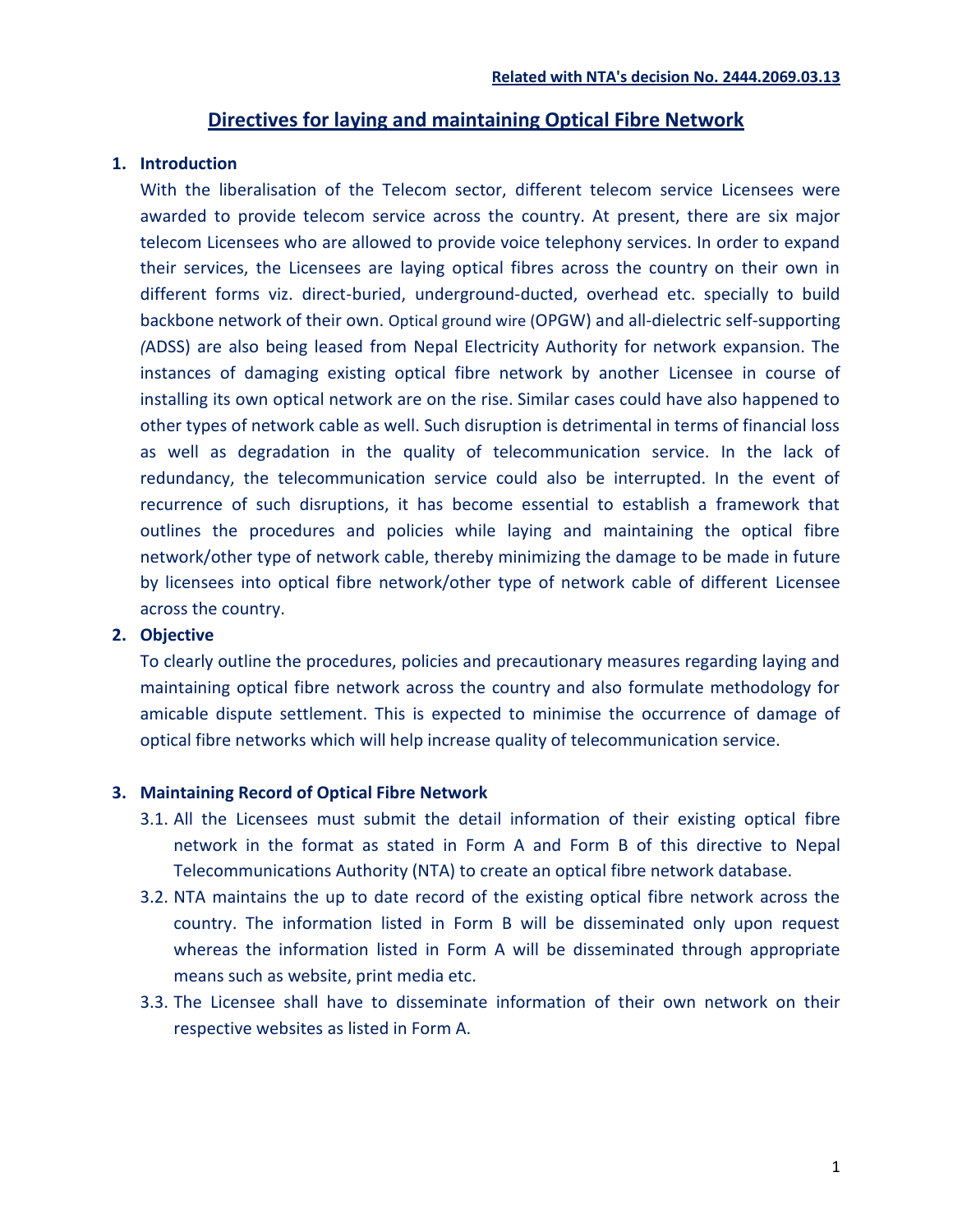### **4. Optical Cable Laying Procedure**

- 4.1. Appropriate permission/authorization from NTA or the assigned government body shall be required to be taken before laying new optical cable as per the existing laws, rules, regulations, directives and instructions. If existing optical cable is available in sharing basis or rent or in any other models of operation and such optical cable is sufficient to operate service or use, new optical cable laying permission may not be granted.
- 4.2. Any Licensee laying optical cable in new routes, must ask other prospective Licensee by publishing a public notice if they are interested to share the same trench by sharing the cost to minimise the cost of trenching and to avoid the overlapping of optical cable.
- 4.3. In the case of roads and highways, trenching shall be carried on the side opposite to another Licensee wherever possible.
- 4.4. In case of trenching on the same side of roads or highways, overlapping shall be avoided. Sufficient spacing between two optical cables shall be maintained in order to ensure comfortable and safe trenching, laying and maintenance in coordination with other existing licensees or optical cable operator(s).
- 4.5. In case there is no possibility of laying two optical cables with minimum separation requirement, then the first Licensee laying the cable may ensure that additional spare ducts are laid for future use by other prospective fibre laying Licensee.
- 4.6. In case of existing optical cable with no possibility of laying two or more optical cables, the prospective Licensee shall coordinate with the existing Licensee to lease the spare duct/core, if available, to avoid overlapping. The lease charge shall be at par with the existing charge applicable between the Licensees. It shall be the duty of the existing Licensee to facilitate the provision of optical fibre for the prospective new Licensee in consultation with the committee as stated in clause 6.1 of this Guideline.
- 4.7. Route indicator shall be kept at a distance of at most 200 meters and compulsorily at road crossings and turnings ensuring different colours for each Licensee.
- 4.8. Warning tapes shall be maintained throughout the length of the cable in the case of open trenching.
- 4.9. The cable laying Licensee shall ensure that the colour of the laid ducts do not match with each other.
- 4.10. Whenever any Licensee starts laying/upgrading optical cable, it must inform the committee formulated pursuant to clause 6.1 of this Guideline at least two weeks in advance.

## **5. Network Restoration and compensatory damages by the Licensee**

When the second Licensee in the process of laying optical fibre on the same route of the existing Licensee causes any damage, the following clauses shall apply.

5.1. In the circumstances that damage is incurred to the optical cable, the affected Licensee or the Licensee causing the damage shall inform the committee (as stated in clause 6.1 of this Guideline) about such damage by phone, email/SMS or a written letter.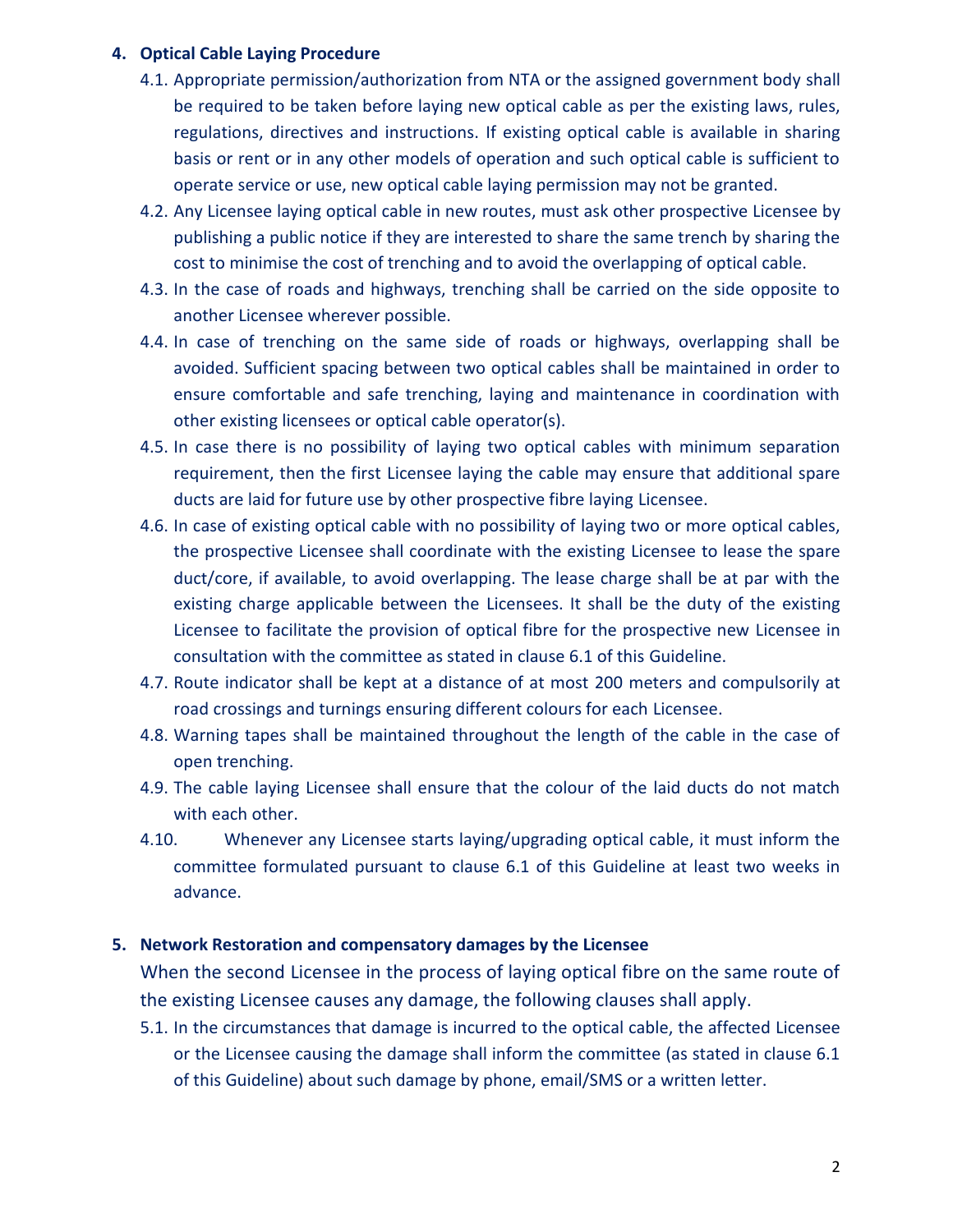- 5.2. As soon as the damage in the optical cable is noticed through its system alarm or through the committee, the existing Licensee, upon informing NTA, shall rectify the damage on its own.
- 5.3. In such case the existing Licensee may claim restoration cost of NRs 75,000.00 for each pair of restoration points from the new Licensee.
- 5.4.The Licensee causing the damage is liable to pay the restoration cost upon claim filed by the existing Licensee.
- 5.5.If the aggrieved Licensee is not satisfied only with the restoration cost, he may file an official compliant as per the existing laws for compensation or fine or punishment as appropriate.
- 5.6.While an existing Licensee repairing the underlying cable, it has to inform the Licensee whose cable is above its cable before starting the repair work. It shall be the responsibility of the Licensee whose cable lies above to restore its network on its own if its cable is damaged during the aforementioned repair work. However, under mutually agreed terms and conditions, the Licensee repairing the network, may also repair the above lying network cable in case it is damaged during its own maintenance process.
- 5.7.The compensation shall also be applied as per the Sections 37 and 39 of the Telecommunications Act, 2053.

### **6. Coordination and dispute resolution**

- 6.1. A committee shall be constituted headed by the representative from NTA with the representation from the Licensees owning the optical fibre network in order to facilitate efficient communication between the Licensees as and when necessary.
- 6.2. This committee is solely responsible for facilitating the provisions of this Guideline.
- 6.3. The procedure to be followed by the committee will be decided by the first meeting of the committee itself.
- 6.4. If any one of the Licensee is not satisfied with the provisions of this Guideline, the Licensee may choose to ask NTA to arbitrate in the matter as per the Rule 23 of the Telecommunication Regulation 2054 B.S.
- 6.5. Licensee not following this directive(s) will be subjected to punishment under Section 47 of Telecommunications Act, 2053.

## **7. Coordination with relevant bodies/entities**

- 7.1. A requisite permission for right of way from concerned authority shall be obtained before laying optical cable.
- 7.2. The terms and conditions dictated by the authorising agency shall be strictly followed.
- 7.3. NTA may issue the recommendation to the relevant agency to facilitate cable laying upon receiving such request from the Licensee.